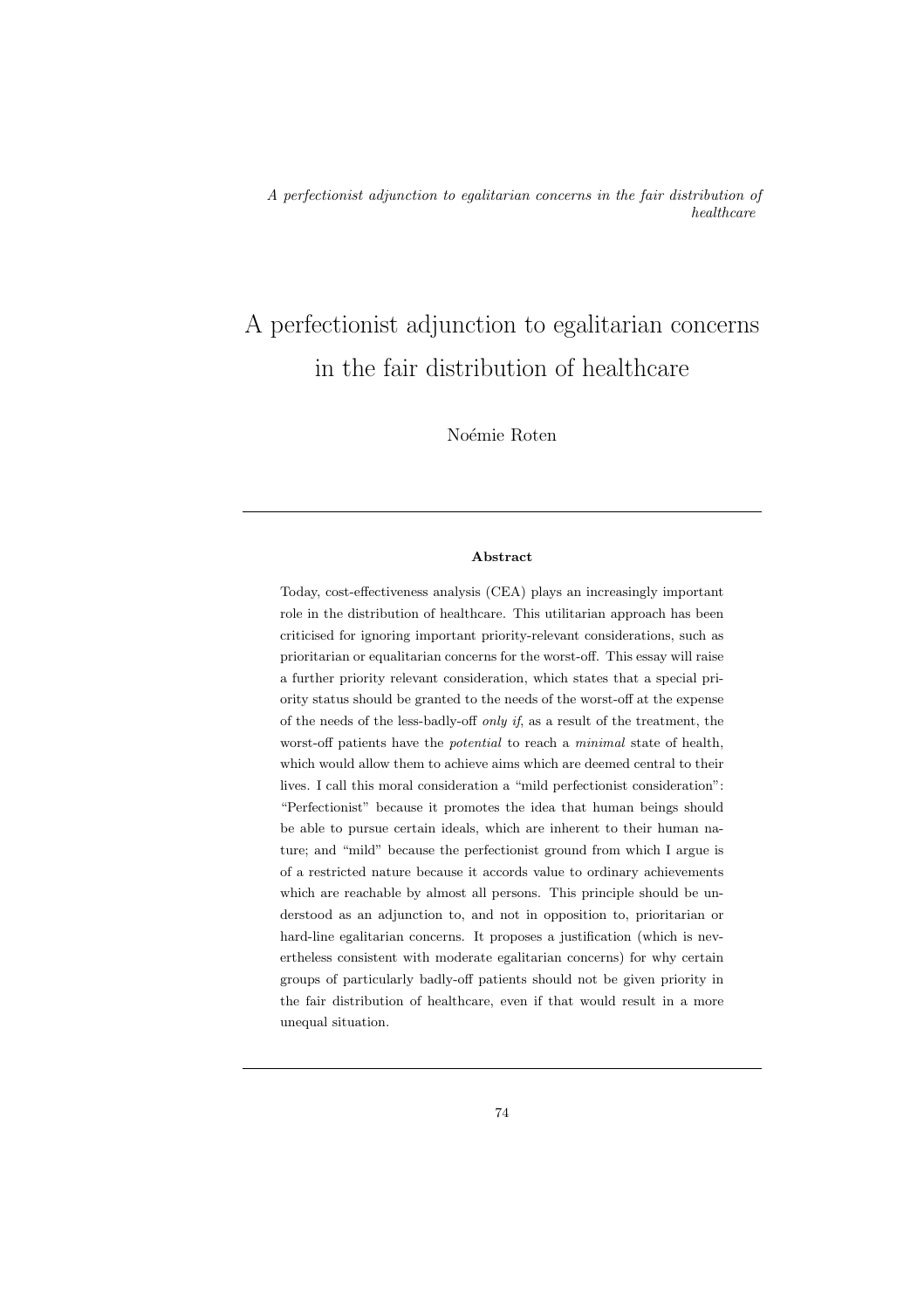Cost-effectiveness analysis (CEA) is a useful tool in the distribution of healthcare. It allows for the allocation of scarce resources in a way that generates the greatest total increase in health-related quality of life, usually expressed in QALYs (quality-adjusted life years), and it helps rank alternative interventions by virtue of their cost-effectiveness (cost per QALY) (Bognar& Hirose, 2014, pp.53-54.) The total increase of health-related quality of life is calculated by aggregating the total number of individual QALYs gained using a simple summation (also known as the "QALY maximisation rule") (Dolan, Shaw, Tsuchiya  $\&$ amp; Williams, 2005, p.197). This utilitarian approach, which regards each QALY as having equal social value regardless of to whom it accrues (Bognar  $\&$ amp; Hirose, 2014, p.66), has been condemned for ignoring other priorityrelevant considerations (Dolan & amp; Olsen, 2003, p.121). For instance, Nord (2014, p.139) expresses the following criticism: "simple aggregations of QALYs do not yield reliable estimates of citizens overall valuation of different programs, because concerns for equality are not included". And, indeed, empirical evidence suggests that people seem to be willing to sacrifice aggregate health in order to give priority to those who are worst-off (Shah, 2009, p.77).

Prioritarian and egalitarian concerns have been the subject of numerous investigations.<sup>1</sup> They gave rise, for example, to the cost-value analysis  $(CVA)$ formalised by Nord et al.(1999), which represents an attempt to incorporate societal concerns for both efficiency and equity into the allocation of health care resources by incorporating equity weights into the CEA, whereby QALYs are changed into EQALYs (equity-weighted QALYs) (Bognar & amp; Hirose, 2014, p.70). Nevertheless, further priority-relevant considerations might well be relevant for the allocation of healthcare resources. In this essay, I will raise a mild perfectionist moral consideration that has largely been neglected in the literature. It states that it is sometimes permissible to give priority to the better-off patients if the worst-off patients do not have the potential to reach a minimal state of health (a certain threshold) after treatment, a threshold which would allow them to pursue their own chosen ends and to conduct a decent human life. I call it a "mild" consideration, because the perfectionist ground from which I

 $\overline{1}$  See for example Shah (2009) for a literature review devoted to the prioritarian concern that the most severely ill should be given priority. See Otsuka  $\&$ amp; Voorhoeve (2015) for a discussion on egalitarianism and prioritarianism, two leading theories of distributive justice.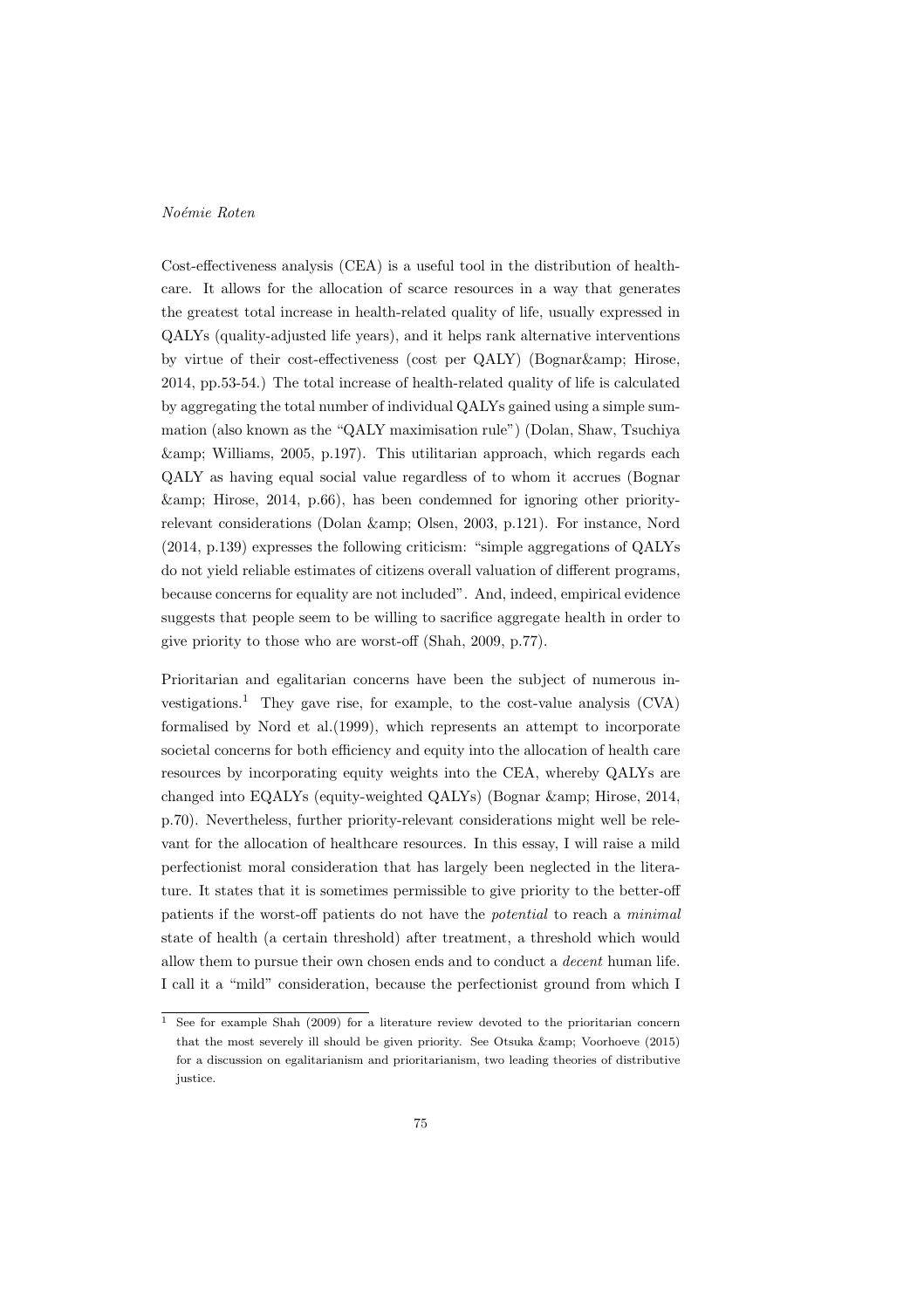argue is of a restricted nature. It accords value to ordinary achievements reachable by almost all persons and not only to the highest achievements of a given elite. Hence, I don't defend the stronger perfectionistic position which stipulates that in any case the better-off patients should be given priority because they are, ceteris paribus, always in a better position to reach perfectionistic goods.

First, I will introduce a thought experiment to illustrate the motivation of the aforementioned mild perfectionist moral consideration. On the basis of this experiment, I will then argue that the absolute level of health after treatment should be taken into account in the prioritising of groups of patients because the attainment of a minimal quality of life (threshold) after treatment is essential to allowing patients to pursue their own chosen ends in life. Thus, the priority-relevant mild perfectionist moral consideration partially trumps hardline egalitarian considerations at the very bottom of the severity scale. This approach is nevertheless merely an adjunction to, and not in opposition to, egalitarian and prioritarian concerns. It proposes a justification as to why certain groups of particularly badly-off patients should not be given priority in the fair distribution of healthcare, even if that would result in a more unequal situation. This essay will conclude by addressing two potential objections: (1) that this proposal ignores the value that a severely mentally impaired person might ascribe to her life, (2) that this perfectionist adjunction is not really a constraint on egalitarian considerations, but merely another value alongside egalitarianism because moderate egalitarians recognise the importance of a minimal state of health which can potentially be attained after treatment.

Figure 1 provides a modified version of the severity scale first proposed by Nord (1993b) and adapted by Shah (2009, p.79). The scale has been modified to depict a case of intellectual development disorder (IDD) but is constructed with the same schema used in the case of mobility impairment, exemplified by Nord and Shah. The degrees of impairment Profound-Severe-Moderate and Mild are expressed in the DSM-V terminology, which provides criteria for the classification of neurodevelopmental disorders, and the descriptions relative to each state of health have been borrowed from Gluck (2014). The intervals between each level should appear to be equally significant in terms of individual utility (Shah, 2009, p.79) and each level of intellectual impairment has been assigned an equivalent in QALY, which ranges from 0 (death) to 1 (a year of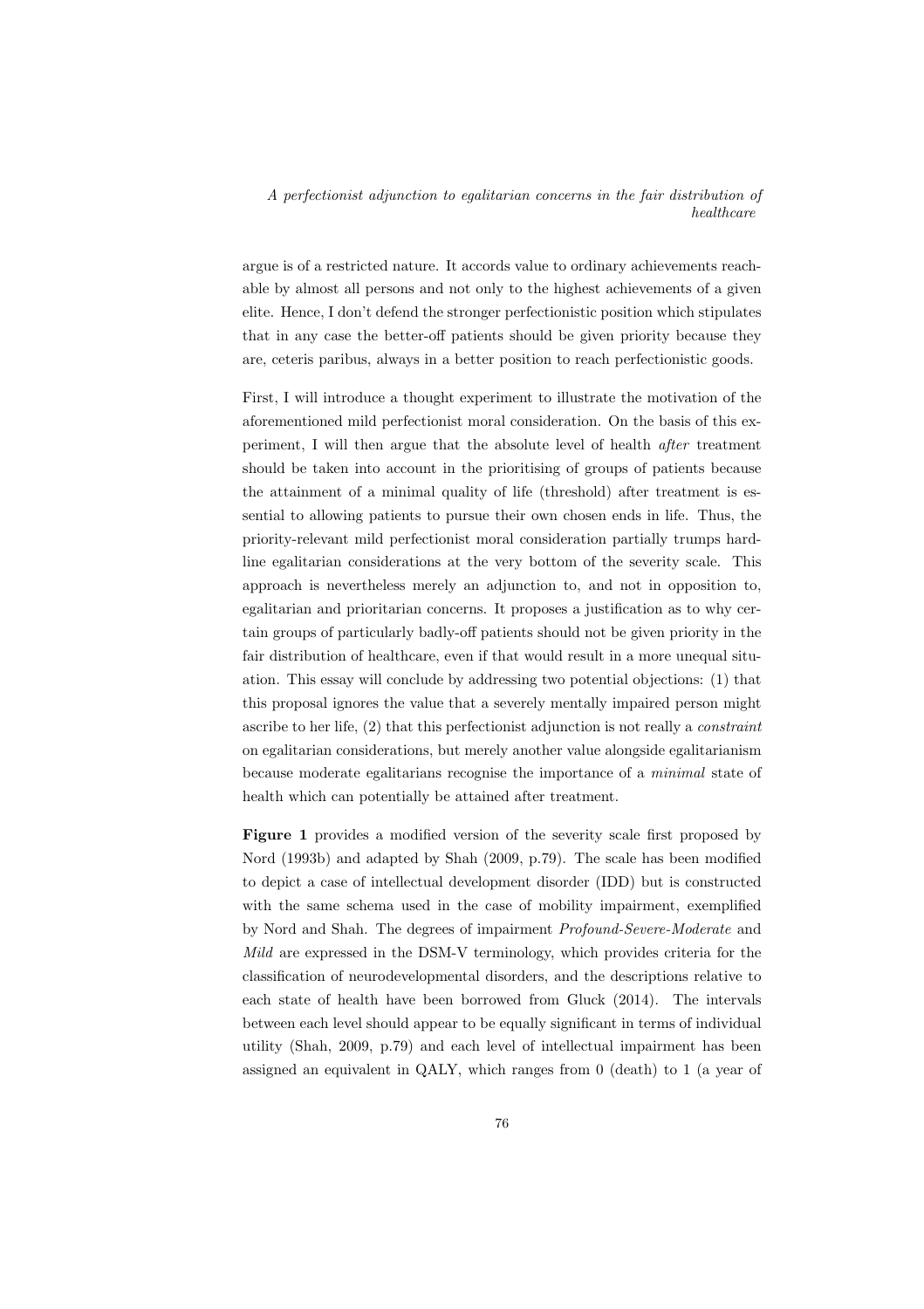life in full health) in intervals of 0.2.

# Figure 1:

|     | Degree of impairment | Example (in terms of intellectual development disorder)                                               |
|-----|----------------------|-------------------------------------------------------------------------------------------------------|
|     | None                 | <b>Full Health</b>                                                                                    |
| 0.8 | Mild                 | Slower than typical in all developmental areas,                                                       |
|     |                      | but can achieve academic success and blend in socially                                                |
| 0.6 | Moderate             | Noticeable developmental delays (i.e. speech, motor skills)                                           |
|     |                      | Able to learn basic health and safety skills, can complete self-care activities                       |
| 0.4 | Severe               | Considerable delays in development, little ability to communicate                                     |
|     |                      | Able to learn daily routines and very simple self-care; needs direct supervision in social situations |
| 0.2 | Profound             | Significant developmental delays in all areas, requires close supervision                             |
|     |                      | Requires attendant to help in self-care activities, not capable of independent living                 |
| Ω   | Death                |                                                                                                       |

Imagine you are a member of a national parliamentary committee in charge of public health.<sup>2</sup> In the context of the discussions surrounding the allocation of next years budget, you are confronted with two competing proposals:

The first proposal is to establish a special Unit <sup>A</sup> (the effect of which is shown on the far left column of Figure 1) for the treatment of a severe form of IDD, for which patients suffer considerable delays in development. They have little ability to communicate and need direct supervision in social situations (see Figure 1). According to Gluck (2014), most patients suffering from severe IDD cannot successfully live an independent life and will need to live in a group home setting. The treatment A would improve their condition and bring them from this severe state of health to a moderate one. In this moderate state of health, the patients would still demonstrate noticeable developmental delays but they would be able to complete self-care activities and live independently even though they would still need more support than an average non-impaired person.

The second proposal is to establish a special Unit <sup>B</sup> (the effect of which is also shown on the far left column of Figure 1) for the treatment of a profound form of IDD, from which the patients suffer significant developmental delays

 $\overline{2}$  The underlying "person trade-off method" to this interpersonal trade-off finds its origin in Nord (1993b). Nord (1993a, p.41) elaborated a similar scenario in a study whose issue was the relevance of health state after treatment in prioritising between patients in Norway. The thought experiment I propose here is a slight modification of the question formulated in the second questionnaire of Nords study (see p.41).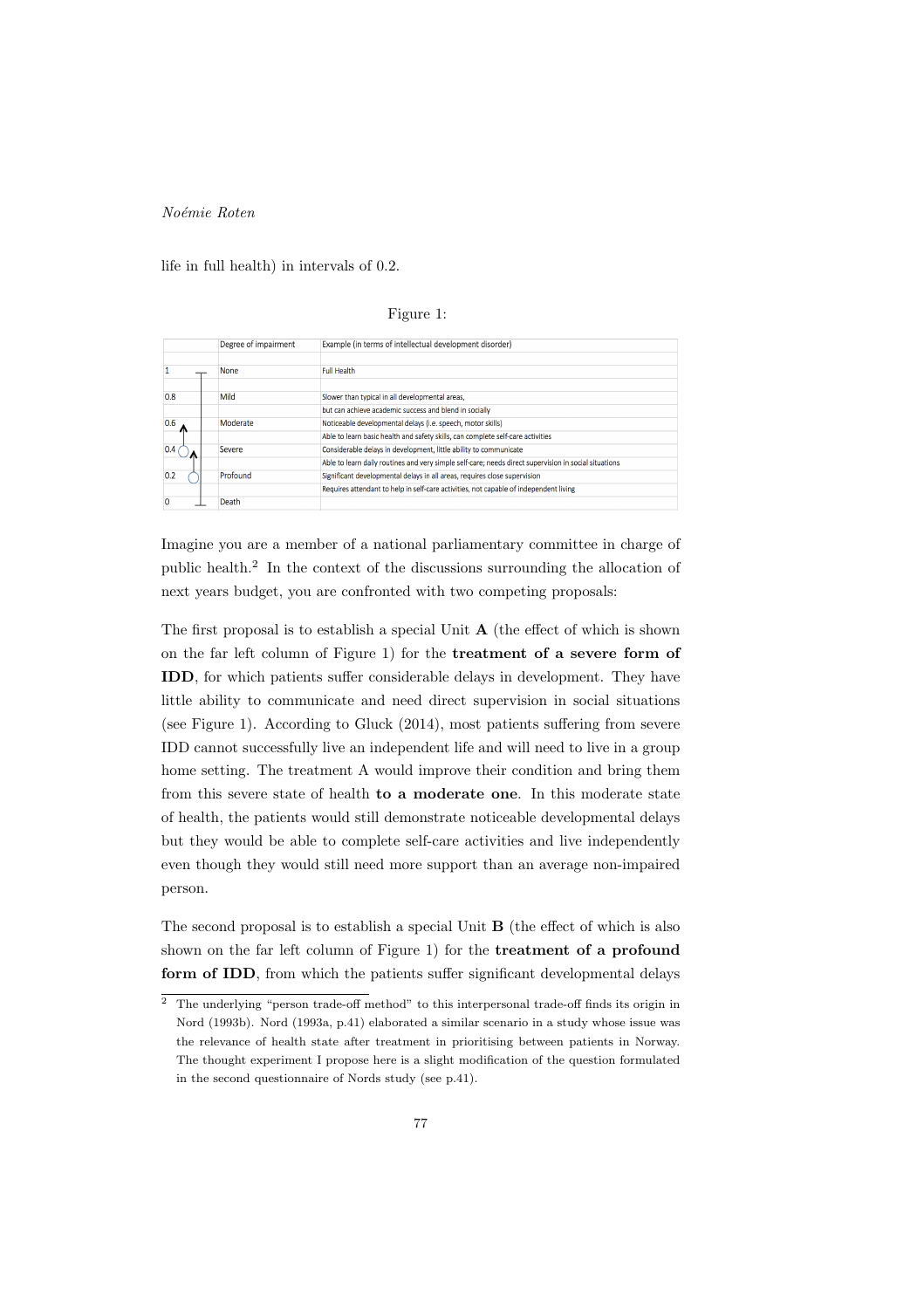in all areas and have an extremely limited ability to communicate. They need round-the- clock support and care for all aspects of day-to-day life (Gluck, 2014). The treatment would improve their condition from this profoundly impaired state of health to a severe one, already described above.

The unit costs for the implementation of both proposals and the number of patients who would potentially benefit from them are the same. Further, the total increase of health-related quality of life is identical among both groups, as patients in the former group are taken from 0.4 to 0.6 QALYs per year alive and patients in the latter group from 0.2 to 0.4 QALYs per year. Assume that each patient will live equally long after the treatment has been administered. Assume, moreover, that the post-treatment state of health is definitive, i.e., patients in group A would remain at 0.6 and patients in Group B at 0.4 QALYs. There is no possibility for B-patients to undergo treatment A once they have undergone treatment B, so it is impossible for them to reach a moderate level of IDD. Unfortunately, you operate under budget constraints and **only one** proposal can be funded in the coming year. To which group of patients should you give priority?

A prioritarian would prioritise the funding of B, as she is more concerned with the severity of the *pre-treatment* health state (the "start point")  $(B=0.2;$  $A=0.4$ ). All other things being equal, treatment B would be regarded as more valuable by a prioritarian because, in her view, helping the worst-off is intrinsically socially valuable (Shah, 2009, p.79).

A hard-line egalitarian would also prioritise the funding of B, but on another ground. Egalitarians are concerned with how the level of each person compares with the level of others (Parfit, 1995, p.23) and would therefore favour B. Indeed, choosing B would help reduce inequalities between A and B: both groups of patients would remain severely impaired if B were to be carried out, but both would at least be equally impaired (A=B=0.4). From an egalitarian perspective, more equality brings more social value per se.

In contrast, I contend that in this case it would be permissible to give priority to the better-offs (A), even if that would result in a more unequal situation. I regard the *post-treatment potential state of health* ("the potential end point") as an important criterion in the prioritising between different patients when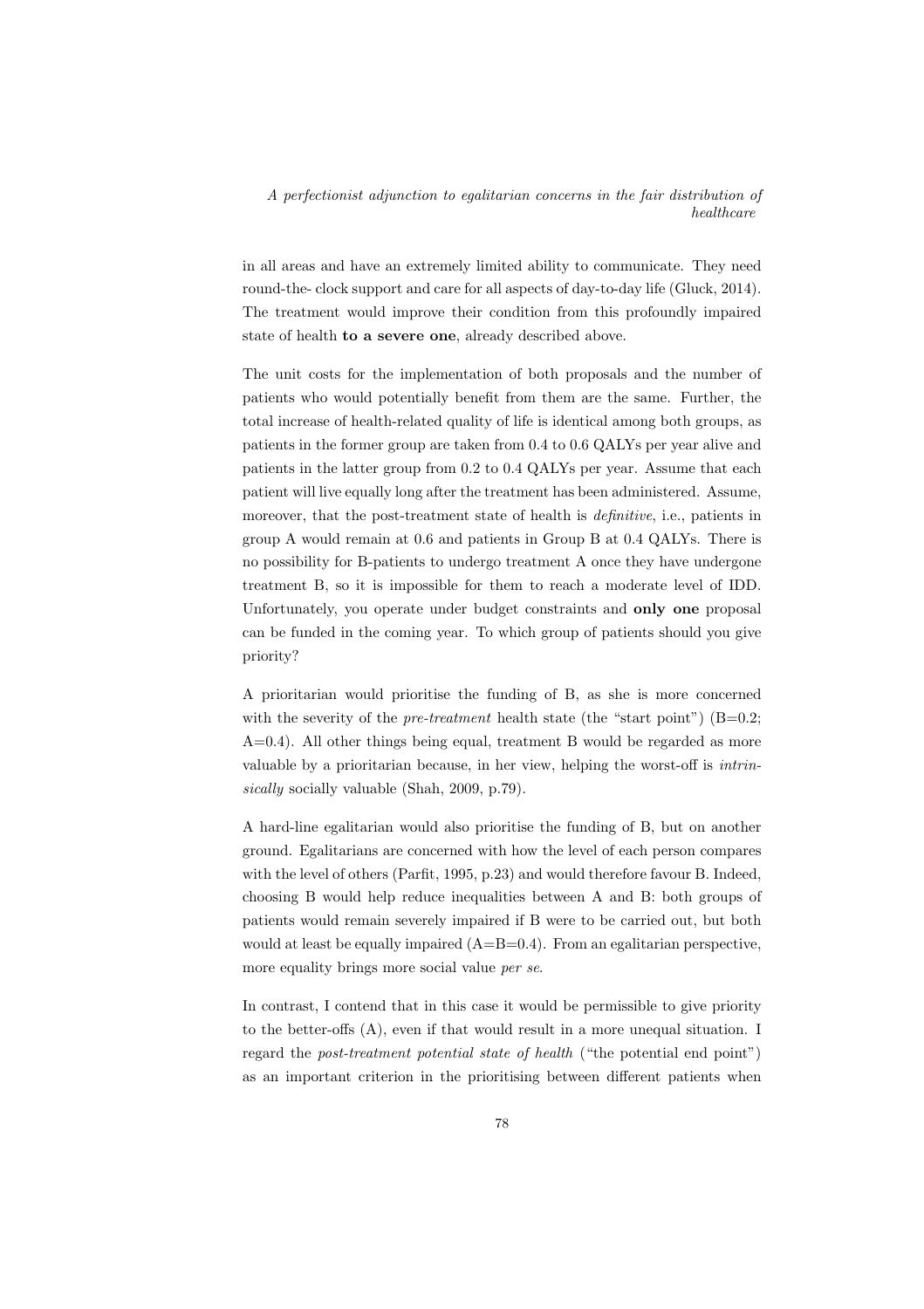operating with scarce healthcare resources. The post-treatment potential state of health is so important because it plays a decisive role in the conduct of a patients life after treatment. Reaching a minimal state of health is a necessary condition for the pursuit of certain activities. While it is true that certain activities are more basic than others, such as breathing, crying and excreting, some others, such as gaining knowledge, working towards personal achievements or conducting deep personal relationships, are deemed to be essential for the conduct of an intrinsically desirable life (Hurka, 1993, p.3). The faculties that are necessary to pursue those kinds of activities are constitutive of human nature "they make humans human" (Hurka, 1993, p.3). If one is not (anymore) in a position of being able to develop those human faculties, then ones life seems less intrinsically desirable. That is why, in my opinion, to justify a special legitimate claim over healthcare resources, thus to be granted a special priority status in the sense of the prioritarian or egalitarian view (priority to the worst-off), Blike patients must, as a result of the healthcare resource allocation, have the potential to reach a minimal state of health (a certain threshold), which would allow them to pursue their own chosen ends and to conduct a decent human life. In respect to the thought experiment above, I suggest that this threshold lies somewhere between 0.5 and 0.6 QALYs per annum alive if this state of health is to remain definitively at this level for the rest of the patients life. Below this threshold, many would agree that the depicted life is of limited value, because we would not be in a position to develop the faculties which make us human. Since the B-patients in our example do not reach this threshold after treatment (they would still not be able to successfully conduct an independent life and they will continue to rely on others to a great extent, even after treatment), they should not be granted a special priority status. On the other hand, if group A were to receive the treatment, A-patients would land in a more favourable position relative to their starting point, which would allow them to pursue realistic ends in life and to live a decent life. Indeed, they would be able to complete self-care activities and even live independently if the adequate environment is provided. Therefore A-patients should be granted the funding for the treatment.

I propose that the following principle explains and justifies this judgement: a special priority status should be granted to the needs of the worst-off at the expense of the needs of the less-badly-off only if the previously defined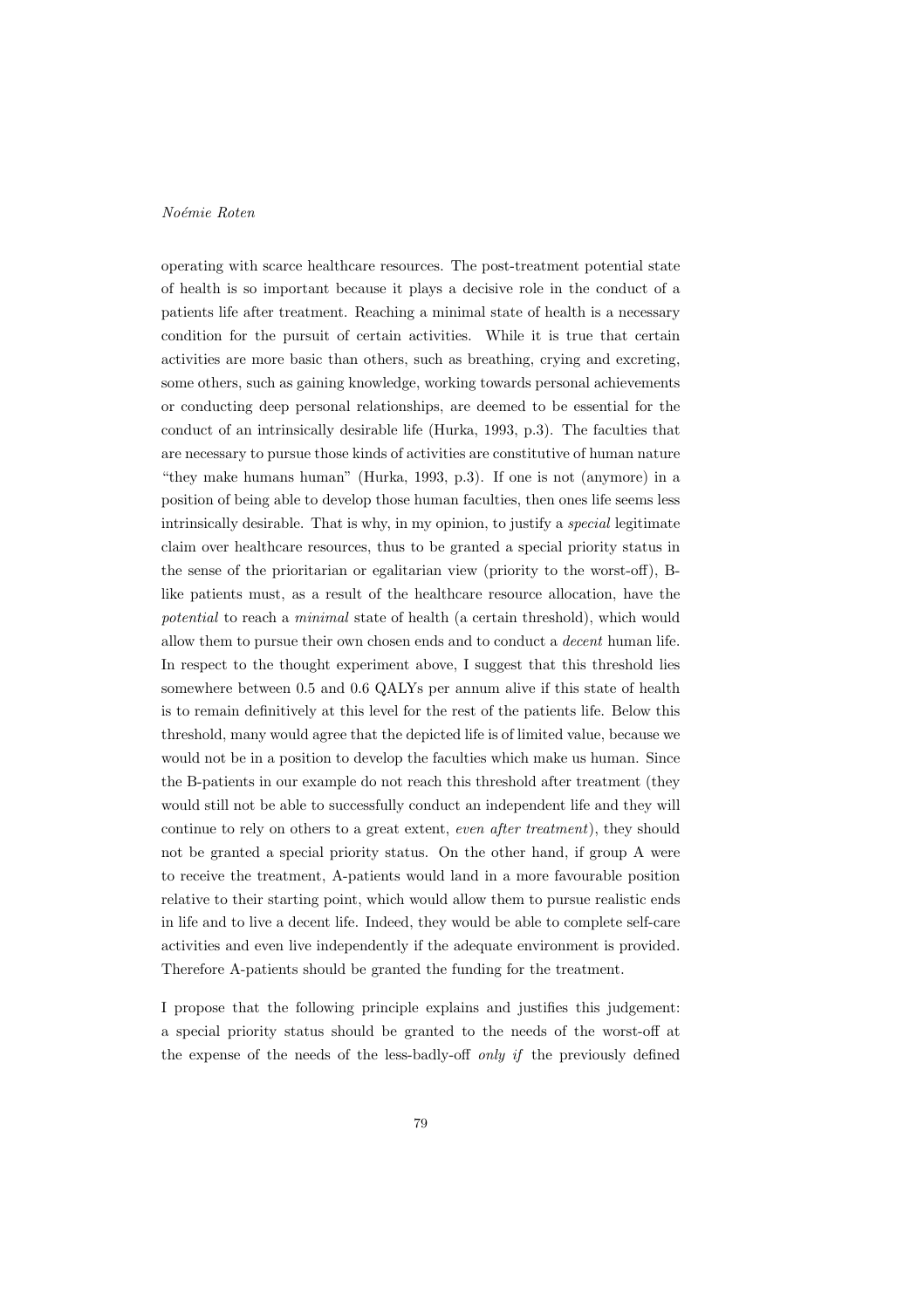threshold is attainable; a threshold which would allow patients to pursue their aims in life as a result of the treatment. In other words, not only should the pre-treatment health state (the "start point") matter in the prioritising between different patients, but what also matters is the post-treatment potential state of health (the "potential end point"). This principle should be understood as an adjunction to prioritarian or hard-line egalitarian concerns since it does not trump prioritarian or hard-line egalitarian concerns overall, but only at the very bottom of the severity scale. This is so because when we are operating with scarce healthcare resources, we would do best to allocate them to patients whose capabilities would thereby be enhanced in a way that would allow them to achieve aims which are deemed central to their (human) lives.

This principle is of a *perfectionist nature*  $3$  because it promotes the idea that human beings should be able to pursue certain ideals, which are inherent to their human nature, such as gaining knowledge, working towards achievements, conducting deep personal relationships and so on. But this is only a mild form of perfectionism because it does not claim that patients should be capable of pursuing unrealistic achievements of excellence. The definition of perfectionism does not have to be restricted to a Nietzschean account of the good, which would hold that "only the highest achievements of the highest specimens of humanity have any value" (Arneson, 2000, p.40) and which would open the door to all kinds of extreme and morally repugnant conclusions. The form of perfectionism I endorse is closer to the measured form of perfectionism that Arneson (2000, p.63) defends: "an account of human good that accords significant value to ordinary achievements reachable by almost all persons", and which would remain a viable option within the theory of justice". That is why the threshold should be fixed at a modest level, at say, as I suggested above, 0.5 or 0.6 on our severity scale of intellectual disability.

One might object that this proposal ignores the value that a severely mentally impaired person might ascribe to her life. Perhaps someone who is not able to complete self-care activities and live independently could still value her own life very highly. I would contend that, on average, patients who attain the threshold in the wake of the treatment are more likely to make the most out of their lives and to value it more highly than patients who are not able to attain

<sup>3</sup> See Hurka (1993) for a formulation of a condonable version of perfectionism.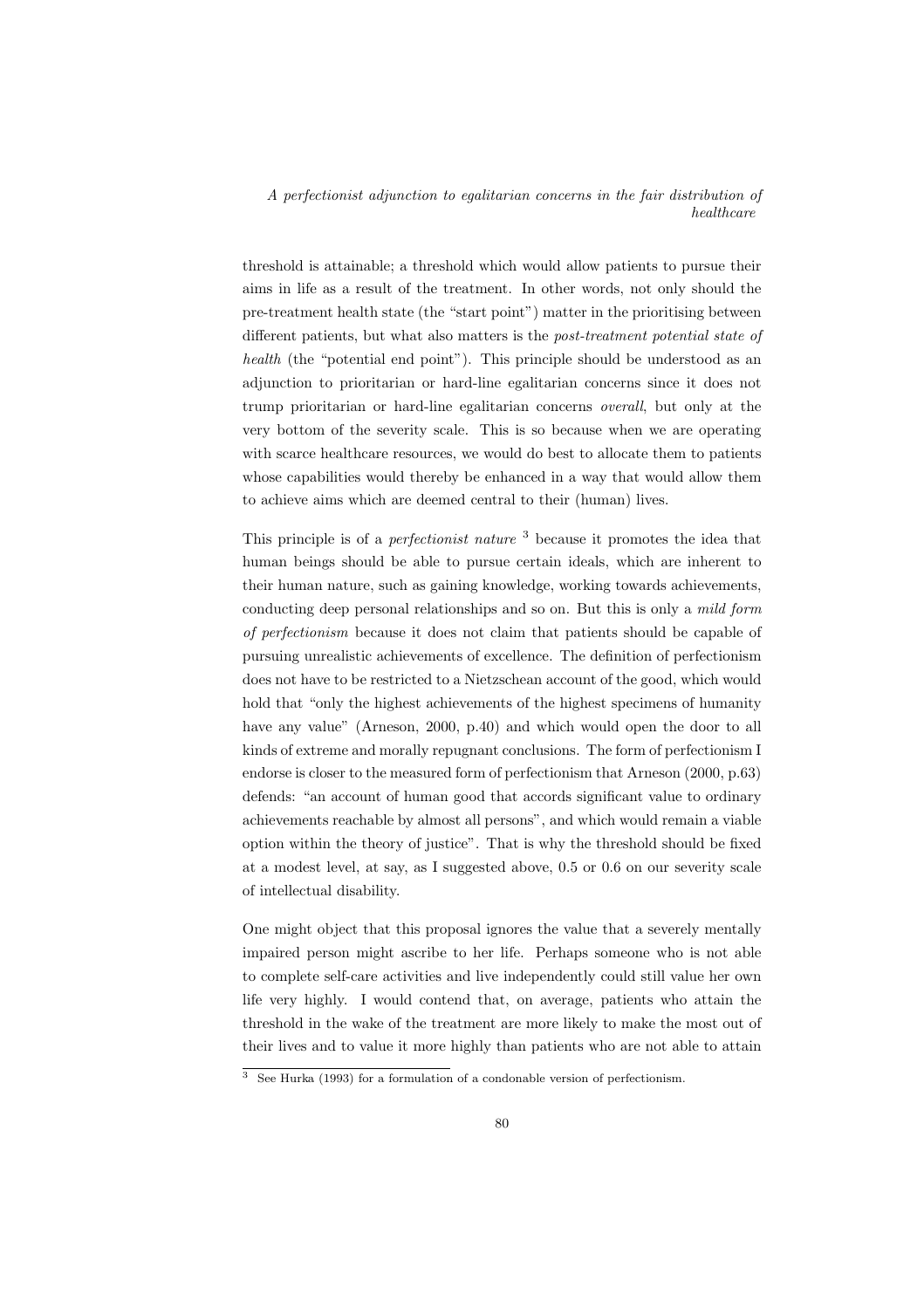this threshold. This objection also ignores the effects on others (externalities) that such a patient might bring about. A type-A patient will, for instance, rely much less on other peoples help after the treatment than a type-B patient, which makes them less of a social burden.

I argued before that the priority-relevant mild perfectionist moral consideration raised in this essay partially trumps hard-line egalitarian considerations at the very bottom of the severity scale. But is this perfectionist adjunction really a constraint on egalitarian considerations or is it rather merely another value alongside egalitarianism? I have been alerted to the fact that constrained egalitarian would nevertheless recognise the importance of the minimal state of health which can potentially be attained after treatment.<sup>4</sup>

In his discussion about the basis of equality, Rawls (1971, pp.504 ff.) defines the minimal requirements in virtue of which human beings are to be treated in accordance with the principles of justice. In his framework, only moral persons are entitled to equal justice (Rawls, 1971, p.505). This excludes prima facie animals from the principle of justice, but not only animals. In order to be regarded as having the status of a moral person, one must fulfil two conditions: (1) being capable of having a conception of the good (which is further articulated as being able to conceptualise a rational plan of life) and (2) being capable of having a sense of justice (Rawls, 1971, p.505). Those two capacities should be fulfilled at least to a certain minimum degree for people to be regarded as moral persons. Rawls does not define exactly what this "minimum degree" amounts to, but the requirements are not supposed to be too demanding since he assumes that the overwhelming majority of mankind possess those faculties: "Only scattered individuals are without this capacity, or its realization to the minimum degree, and the failure to realise it is the consequence of unjust and impoverished social circumstances, or fortuitous contingencies" (Rawls, 1971, p.506). Following this definition of moral person a moderate equalitarian could argue that in the case of group B patients, who suffer from a profound form of IDD and could only be raised to a severely impaired state of health after treatment, Rawls's two conditions are not fulfilled and therefore the grounds for egalitarian concern may fall away, giving priority to group A after all. Constrained egalitarians seem not to

 $^4\,$  I am indebted to Alex Voorhoeve for having brought to my attention the objection which follows.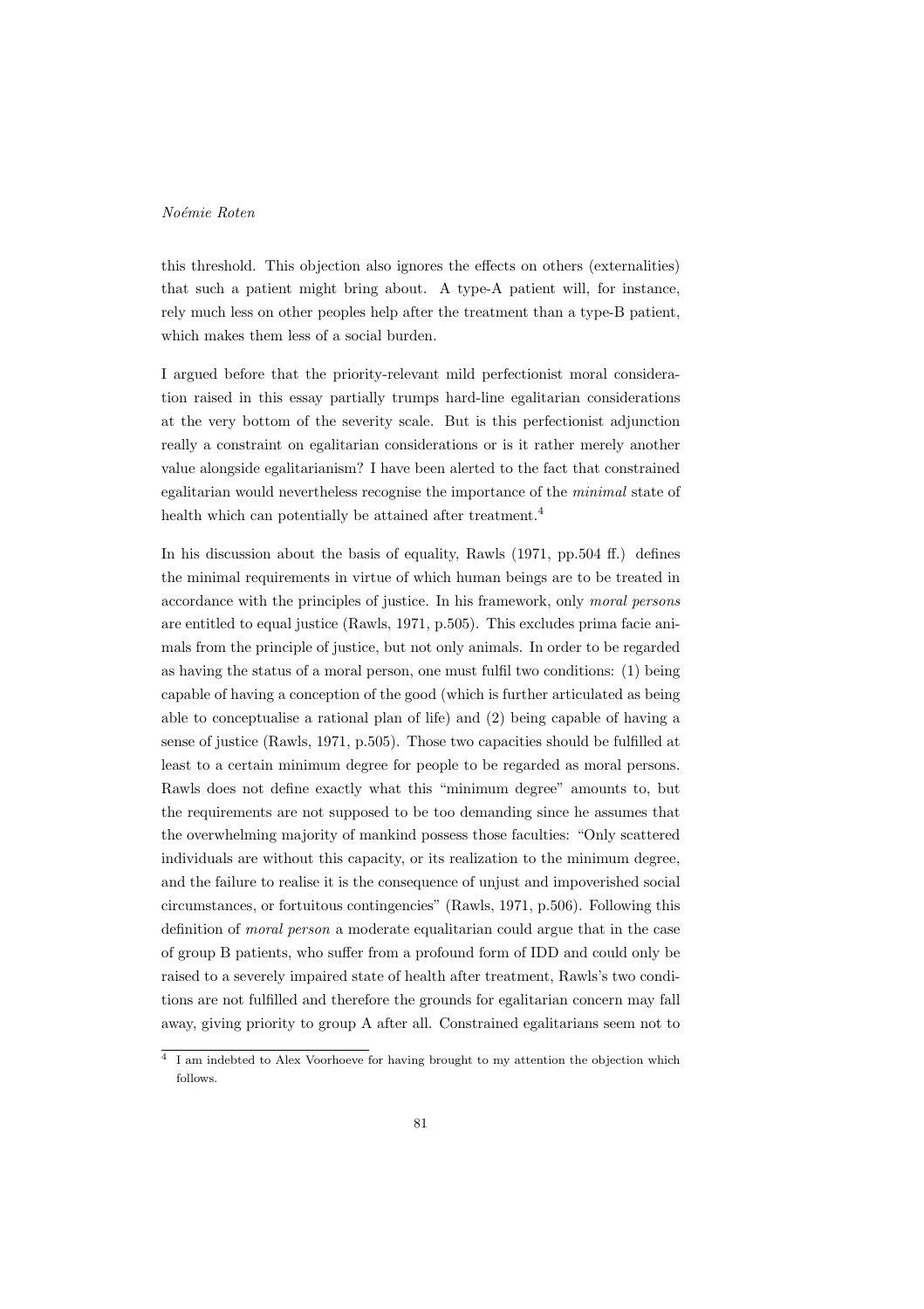be committed to the value of equality between those patients who are permanently incapable of achieving Rawls's minimal requirements and those who are so capable. To illustrate their point they might say that they are not concerned with inequality between themselves and a cat (or a grizzly bear<sup>5</sup>), for example, since the latter is simply not a (moral) person. A severely mentally disabled person would analogously be deprived of moral agency.

The perfectionistic adjunction outlined in this essay would in this case indeed not contradict egalitarianism so understood. I contend nevertheless that Rawls's two criteria to qualify as a moral person are of a perfectionistic nature.<sup>6</sup> Thus, this objection does not limit the force of my argument. The priority-relevant mild perfectionist moral consideration can still be viewed as an interesting adjunction to egalitarian concerns - as a valid justification as to why certain groups of especially badly-off patients should not be given priority, even if that would result in a more unequal situation.

 $\frac{5}{6}$  See for example Otsuka, 1994, p.92 for a similar line of argument in respect to why it might be justifiable to kill a psychotic human being in self-defense.

<sup>6</sup> (maybe Rawls was a constrained perfectionist after all!)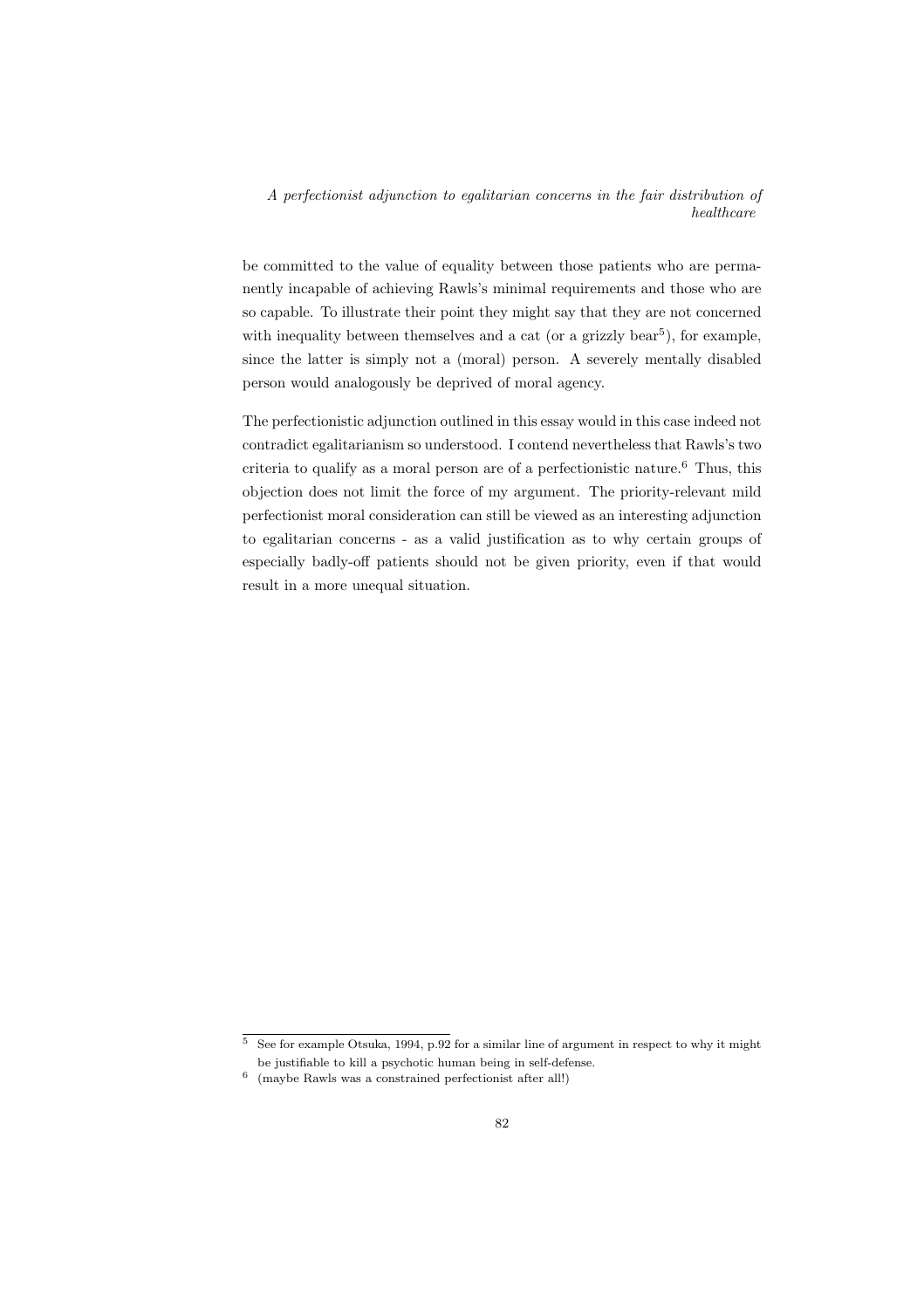# References

- [1] Arneson, R. J. (2000). Perfectionism and Politics. Ethics, 3763.
- [2] Bognar, G.,  $\&$ amp; Hirose, I. (2014). The ethics of health care rationing: an introduction. New-York: Routledge.
- [3] Dolan, P., & amp; Olsen, J. A. (2003). Distributing Health Care: Economic and ethical issues. Oxford: Oxford University Press.
- [4] Dolan, P., Shaw, R., Tsuchiya, A., & amp; Williams, A. (2005). QALY Maximisation and People& 39

Preferences: A Methodological Review of the Literature. Health Economics, 197209.

- [5] Gluck, S. (2014, May 21). Mild, Moderate, Severe Intellectual Disability Differences. Retrieved from Healthy Place: http://www.healthyplace.com/neurodevelopmental-disorders/intellectualdisability/mild- moderate-severe- intellectual-disability-differences/
- [6] Hurka, T. (1993). Perfectionism. New York: Oxford University Press.
- [7] Nord, E. (1993). The relevance of health state after treatment in prioritising between different patients. Journal of Medical Ethics, 3742.
- [8] Nord, E. (1993). The trade-off between severity of illness and treatment effect in cost-value analysis of healthcare. Health Policy, 227238.
- [9] Nord, E. (2014). Cost-value Analysis. In A. J. Culyer, Encyclopedia of Health Economics (pp. 139142). New-York: Elsevier.
- [10] Nord, E., Pinto, J. L., Richardson, J., Menzel, P., & amp; Ubel, P. (1999). Incorporation societal concerns for fairness in numerical valuations of health programmes. Health Economics, 2539.
- [11] Otsuka, M. (1994). Killing the innocent in self-defense. Philosophy and Public Affairs, 7494.